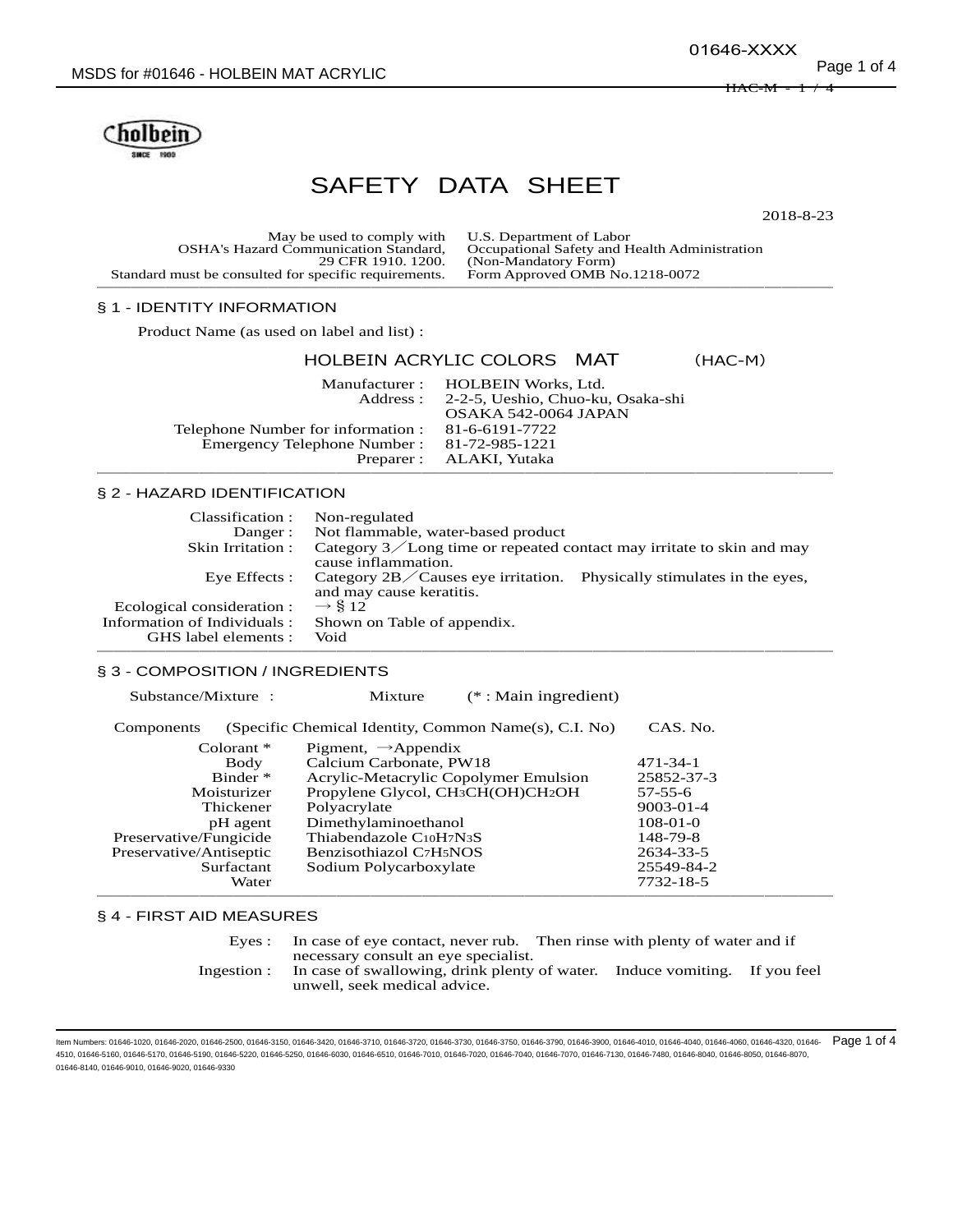| Skin Contact: Wash with mild soap and water. |                                                                                   |
|----------------------------------------------|-----------------------------------------------------------------------------------|
|                                              | Inhalation : Remove to fresh air. Medical advice is required, if you feel unwell. |
|                                              |                                                                                   |

### § 5 - FIRE AND EXPLOSION HAZARD DATA

|                                  | Flammability: Not combustible, water-based product                         |
|----------------------------------|----------------------------------------------------------------------------|
| Flash Point, Autoignition Point: | N/A                                                                        |
| Extinguishing Method:            | Regular                                                                    |
|                                  | Extinguishing Media: No special media required                             |
|                                  | Unusual Fire and Explosion Hazards : Material will not support combustion. |
|                                  |                                                                            |

# § 6 - ACCIDENTAL RELEASE MEASURES

| Method: Wipe off.<br>Environmental Precautions : Prevent spills from entering storm sewers or drains and contact with<br>soil |
|-------------------------------------------------------------------------------------------------------------------------------|
|                                                                                                                               |

#### § 7 - HANDLING AND STORAGE

| Precautions to Be Taken : Especially none.<br>Storage Requirements : Especially none. Keep from freezing. |  |  |
|-----------------------------------------------------------------------------------------------------------|--|--|
|                                                                                                           |  |  |

# § 8 - EXPOSURE CONTROLS / PERSONAL PROTECTION

Avoid invasion to the eyes or body. Avoid prolonged or repeated contact with skin. Wash mouth or hands well after use. ───────────────────────────────────────────

## § 9 - PHYSICAL / CHEMICAL CHARACTERISTICS

|                       | Appearance : Colored slurry                                   |
|-----------------------|---------------------------------------------------------------|
| Odor :                | Faint acrylic odor                                            |
|                       | Specific Gravity : Av. 1.5 (Differs depending on individuals) |
| Melting Point : $N/A$ |                                                               |
| Boiling Point :       | quasi Water                                                   |
| pH:                   | $7 \sim 8$                                                    |
|                       | Solubility in Water : $\infty$ Not be diluted, after dried.   |
|                       |                                                               |

## § 10 - HAZARD INFORMATION AND STABILITY

| Physical Dangers : Not flammable |                                                                               |
|----------------------------------|-------------------------------------------------------------------------------|
| Stability:                       | Inert and stable under normal state                                           |
| Reactivity:                      | None                                                                          |
| Conditions to Avoid :            | None                                                                          |
|                                  | Combustion Products : Carbon dioxide and oxide of metal according to pigment. |
| Corrosive Behavior:              | $N_{\Omega}$                                                                  |
|                                  |                                                                               |

## § 11 - TOXICOLOGICAL INFORMATION

|                                       | Primary Routes of Entry: Dermal, eye contact, inhalation, swallowing, Ingestion                                                                                                                                        |  |
|---------------------------------------|------------------------------------------------------------------------------------------------------------------------------------------------------------------------------------------------------------------------|--|
| Oral Toxicity:                        | The products may flocculate by gastric acid. The toxicity of Acrylic Colors<br>MAT itself is not confirmed.                                                                                                            |  |
| Inhalation :                          | Although some of raw materials are pointed to may stimulate eyes and<br>respiratory organs with their vapor or mists under highly concentrated state,<br>the toxic act of Acrylic Colors MAT is not confirmed.         |  |
| Skin irritation :<br>Eye irritation : | May irritant by repeated or prolonged contact, and may cause inflammation.<br>Slightly irritant, and may induce keratitis. May hurtable, because of mineral<br>particles, but essentially not damage the organization. |  |
|                                       |                                                                                                                                                                                                                        |  |

Effects of Chronic Exposure : None known

ltem Numbers: 01646-1020, 01646-2020, 01646-2500, 01646-3150, 01646-3420, 01646-3710, 01646-3730, 01646-3730, 01646-3750, 01646-3900, 01646-3900, 01646-4010, 01646-4040, 01646-4060, 01646-40320, 01646-4040, 01646-4040, 016 4510, 01646-5160, 01646-5170, 01646-5190, 01646-5220, 01646-5250, 01646-6030, 01646-6510, 01646-7010, 01646-7020, 01646-7040, 01646-7070, 01646-7130, 01646-7480, 01646-8040, 01646-8050, 01646-8070, 01646-8140, 01646-9010, 01646-9020, 01646-9330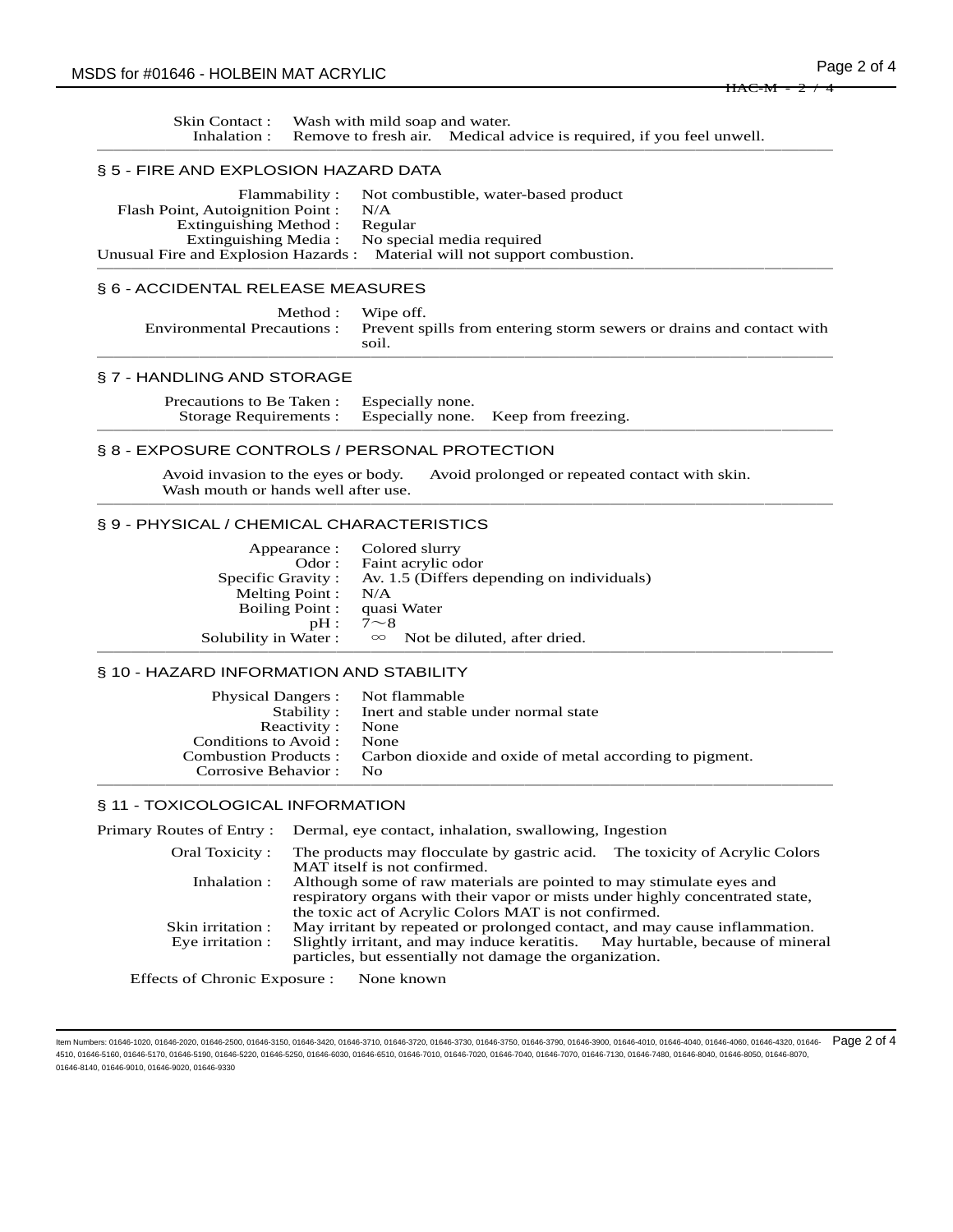Carcinogenicity, Sensitization, Mutagenicity, Teratogenicity, Reproductive Toxicity : No data available

Individual Information : See the table of Appendix. ───────────────────────────────────────────

#### § 12 - ECOLOGICAL INFORMATION

Biodegradability : Not readily biodegradable. Persistency and Degradability : Not confirmed as a product. Involves colorant-contamination. Aquatic environment toxicity : Not expected to be toxic to aquatic environment.<br>Fish Toxicity : It is pointed that acrylic polymer emulsion may obstruct the It is pointed that acrylic polymer emulsion may obstruct the breathing of fishes, if excess products pours. ───────────────────────────────────────────

#### § 13 - DISPOSAL CONSIDERATIONS

Disposal Considerations : Dispose in accordance with national and/or local regulations. Do not flush excess undiluted products into the sewer system (danger of clogging). ───────────────────────────────────────────

#### § 14 - TRANSPORT INFORMATION

UN Proper Shipping Name : Not flammable slurry<br>UN Number : Not applicable Not applicable UN Hazard Class : Not applicable Packing Group : Not applicable<br>ADR/RID : Not classified Not classified

ADR : Transportation of Dangerous Goods on Roads RID : Transportation of Dangerous Goods on Railways) ───────────────────────────────────────────

#### § 15 - REGULATORY INFORMATION

Danger Class : N/A (Not flammable liquid) Fire Service Law : N/A Industrial Safety and Health Law : N/A Pollutant Release and Transfer Register : N/A

Conforms to ACMI under ASTM D 4236.

ACMI : The Art & Creative Materials Institute, Inc. ASTM : ASTM International (Former "American Society for Testing and Materials") ───────────────────────────────────────────

#### § 16 - OTHER INFORMATION

Notice: The information of this sheet is based on the present state of our knowledge and does not therefore guarantee certain properties.

Item Numbers: 01646-1020, 01646-2020, 01646-2500, 01646-3150, 01646-3420, 01646-3710, 01646-3720, 01646-3750, 01646-3790, 01646-3900, 01646-4010, 01646-4040, 01646-4060, 01646-320, 01646-3780, 01646-4010, 01646-4040, 01646 4510, 01646-5160, 01646-5170, 01646-5190, 01646-5220, 01646-5250, 01646-6030, 01646-6510, 01646-7010, 01646-7020, 01646-7040, 01646-7070, 01646-7130, 01646-7480, 01646-8040, 01646-8050, 01646-8070, 01646-8140, 01646-9010, 01646-9020, 01646-9330 Page 3 of 4